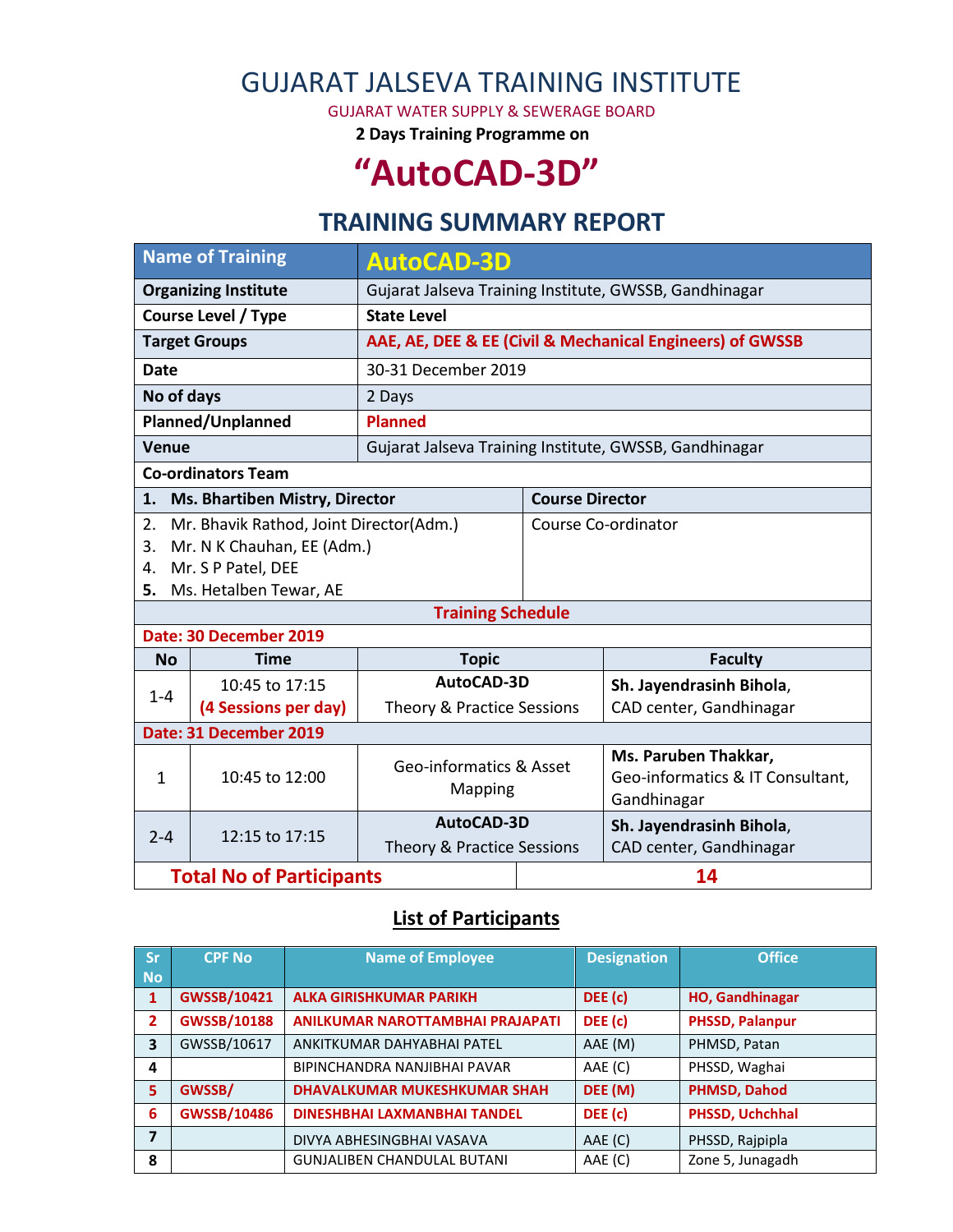| <b>Sr</b><br><b>No</b> | <b>CPF No</b> | <b>Name of Employee</b>    | <b>Designation</b> | <b>Office</b>       |
|------------------------|---------------|----------------------------|--------------------|---------------------|
| 9                      | GWSSB/10089   | HARESHKUMAR HARIBHAI MARU  | AAE (C)            | GJTI, Gandhinagar   |
| 10                     | GWSSB/10434   | <b>HIRVA DAVE</b>          | AE(C)              | PHWD, Limbdi        |
| 11                     | GWSSB/        | KETANBHAI RAMESHBHAI PATEL | AAE (C)            | PHSSD, Harij        |
| 12                     |               | <b>MANOJ M PRAJAPATI</b>   | DEE (M)            | <b>PHMSD, Surat</b> |
| 13                     |               | MUKESHBHAI NARUBHAI RATHVA | AAE (C)            | PHSSD, Sevaliya     |
| 14                     |               | <b>VARSHA K DAMOR</b>      | AAE (C)            | PHSSD, Rajkot       |

## **Photo Gallery**

### 1. **Sh. Jayendrasinh Bihola**, CAD center, Gandhinagar addressing the trainees



**2. Ms. Paruben Thakkar**, Geo-informatics & IT Consultant, Gandhinagar addressing the trainees